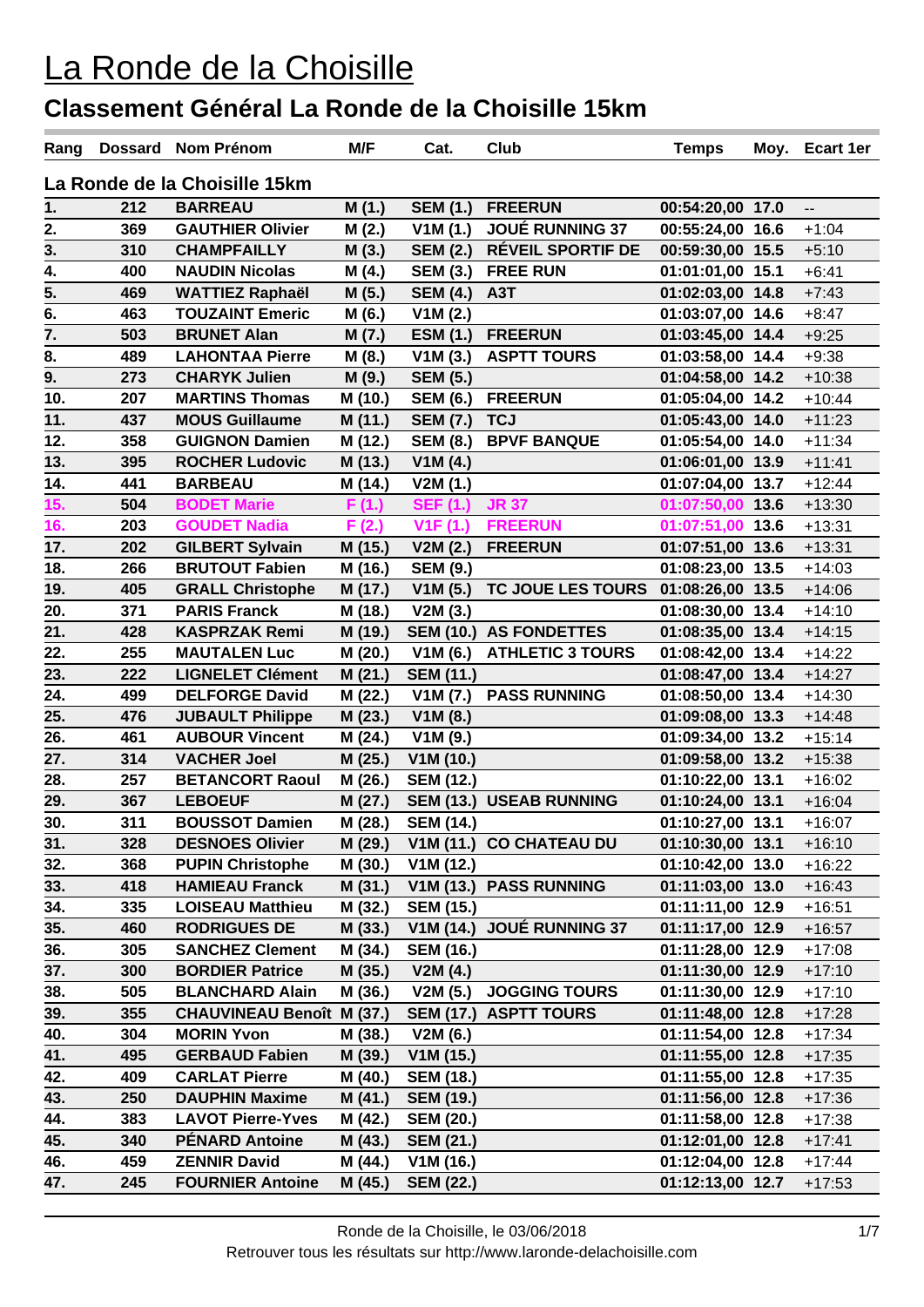| Rang       | <b>Dossard</b> | Nom Prénom                                      | M/F     | Cat.                           | Club                    | <b>Temps</b>                         | Moy. | Ecart 1er            |
|------------|----------------|-------------------------------------------------|---------|--------------------------------|-------------------------|--------------------------------------|------|----------------------|
| 48.        | 475            | <b>GUÉMENÉ Daniel</b>                           | M (46.) | V3M(1.)                        |                         | 01:12:25,00 12.7                     |      | $+18:05$             |
| 49.        | 201            | <b>DUFLOS Frédéric</b>                          | M (47.) |                                | SEM (23.) FREERUN       | 01:12:26,00 12.7                     |      | $+18:06$             |
| 50.        | 424            | <b>FONTENY Valery</b>                           | M (48.) | V1M(17.)                       |                         | 01:12:28,00 12.7                     |      | $+18:08$             |
| 51.        | 334            | <b>ROUMEAS Sylvain</b>                          | M (49.) | V1M(18.)                       |                         | 01:12:44,00 12.7                     |      | $+18:24$             |
| 52.        | 462            | <b>JAN Dominique</b>                            | M (50.) | V3M(2.)                        | <b>JOUÉ RUNNING 37</b>  | 01:12:57,00 12.6                     |      | $+18:37$             |
| 53.        | 350            | <b>BENOIST Christophe M (51.)</b>               |         | V2M(7.)                        | <b>AS FONDETTES</b>     | 01:13:12,00 12.6                     |      | $+18:52$             |
| 54.        | 442            | <b>CASTEL Thibaud</b>                           | M (52.) | <b>SEM (24.)</b>               |                         | 01:13:23,00 12.5                     |      | $+19:03$             |
| 55.        | 365            | <b>PETIT Regis</b>                              | M (53.) | V1M(19.)                       | <b>CHATO CAPVTT</b>     | 01:13:27,00 12.5                     |      | $+19:07$             |
| 56.        | 267            | <b>TOUCHARD Pascal</b>                          | M (54.) | V2M(8.)                        | <b>ADC LOCHES</b>       | 01:13:39,00 12.5                     |      | $+19:19$             |
| 57.        | 279            | <b>AIMÉ Louise</b>                              | F(3.)   | <b>SEF (2.)</b>                | <b>RSSC</b>             | 01:13:43.00 12.5                     |      | $+19:23$             |
| 58.        | 416            | <b>RICHARD Alain</b>                            | M (55.) | V2M(9.)                        | <b>ASPTT TOURS</b>      | 01:13:51,00 12.5                     |      | $+19:31$             |
| 59.        | 308            | <b>DOUCET Rudy</b>                              | M (56.) | V1M(20.)                       |                         | 01:13:52,00 12.5                     |      | $+19:32$             |
| 60.        | 510            | <b>DUPETY David</b>                             | M (57.) | <b>SEM (25.)</b>               |                         | 01:13:54,00 12.5                     |      | $+19:34$             |
| 61.        | 415            | <b>ROBATCHE-CLAIVE</b>                          | M (58.) | V1M(21.)                       |                         | 01:14:02,00 12.4                     |      | $+19:42$             |
| 62.        | 299            | <b>BARBET Sebastien</b>                         | M (59.) | V1M (22.) ACC37                |                         | 01:14:08,00 12.4                     |      | $+19:48$             |
| 63.        | 333            | <b>GUERIN Dominique</b>                         | M (60.) | V3M(3.)                        |                         | 01:14:11,00 12.4                     |      | $+19:51$             |
| 64.        | 359            | <b>BÉRAUD Nicolas</b>                           | M (61.) | V1M(23.)                       | <b>SPMA</b>             | 01:14:11,00 12.4                     |      | $+19:51$             |
| 65.        | 360            | <b>IBRE Sandrine</b>                            | F(4.)   | V1F(2.)                        | <b>SPMA</b>             | 01:14:11,00 12.4                     |      | $+19:51$             |
| 66.        | 444            | <b>EPRON Vincent</b>                            | M (62.) | <b>SEM (26.)</b>               |                         | 01:14:25,00 12.4                     |      | $+20:05$             |
| 67.        | 206            | <b>LAMARRE Patrick</b>                          | M (63.) |                                | V2M (10.) FREERUN       | 01:14:26,00 12.4                     |      | $+20:06$             |
| 68.        | 479            | <b>SOTTEJEAU Patrick</b>                        | M(64.)  | V3M(4.)                        |                         | 01:14:39,00 12.3                     |      | $+20:19$             |
| 69.        | 289            | <b>BROUSTAILLE</b>                              | M (65.) | <b>ESM (2.)</b>                |                         | 01:14:52,00 12.3                     |      | $+20:32$             |
| 70.        | 209            | <b>RIVOAL Clara</b>                             | F(5.)   | <b>SEF (3.)</b>                | <b>FREERUN</b>          | 01:14:52,00 12.3                     |      | $+20:32$             |
| 71.        | 439            | <b>BARRIER Jacky</b>                            | M (66.) | V2M(11.)                       |                         | 01:14:59,00 12.3                     |      | $+20:39$             |
| 72.        | 293            | <b>PISSIS Luc</b>                               | M (67.) | V1M(24.)                       |                         | 01:15:04,00 12.3                     |      | $+20:44$             |
| 73.        | 214            | <b>PERONNET Sandrine</b>                        | F (6.)  | V1F(3.)                        | ACC37                   | 01:15:15,00 12.2                     |      | $+20:55$             |
| 74.        | 354            | <b>SAVIGNY Willy</b>                            | M (68.) | V1M(25.)                       | <b>MARATHON DU</b>      | 01:15:35,00 12.2                     |      | $+21:15$             |
| 75.        | 423            | <b>PERREAU Vincent</b>                          | M (69.) | V2M(12.)                       | <b>ATHLETIC TROIS</b>   | 01:15:45,00 12.1                     |      | $+21:25$             |
| 76.        | 272            | <b>BOURDIN Regis</b><br><b>RENVOISÉ Patrice</b> | M (70.) |                                | V1M (26.) USEAB RUNNING | 01:15:57,00 12.1                     |      | $+21:37$             |
| 77.<br>78. | 473<br>234     | <b>GALATAUD Pierre</b>                          | M (71.) |                                | V2M (13.) A C CLOYES    | 01:16:02,00 12.1                     |      | $+21:42$             |
|            |                | <b>PASZCZYK Eric</b>                            | M (72.) | V2M (14.)                      |                         | 01:16:05,00 12.1                     |      | $+21:45$             |
| 79.<br>80. | 238<br>380     | <b>PECAUD Kévin</b>                             | M (73.) | V1M (27.)<br>M (74.) SEM (27.) |                         | 01:16:06,00 12.1<br>01:16:09,00 12.1 |      | $+21:46$<br>$+21:49$ |
| 81.        | 246            | <b>DELAVALLE</b>                                |         | M (75.) V1M (28.)              |                         | 01:16:10,00 12.1                     |      | $+21:50$             |
| 82.        | 243            | <b>SERRANO</b>                                  | M (76.) |                                | SEM (28.) ASSOCIATION   | 01:16:12,00 12.1                     |      | $+21:52$             |
| 83.        | 512            | <b>MORIN Fabrice</b>                            | M (77.) | V1M(29.)                       |                         | 01:16:20,00 12.1                     |      | $+22:00$             |
| 84.        | 218            | <b>ROGUINSKY</b>                                | F(7.)   | V1F(4.)                        |                         | 01:16:22,00 12.1                     |      | $+22:02$             |
| 85.        | 403            | <b>VEILLE Olivier</b>                           |         | M (78.) V2M (15.)              |                         | 01:16:28,00 12.0                     |      | $+22:08$             |
| 86.        | 374            | <b>HENRIQUES Jose</b>                           | M (79.) | V1M(30.)                       |                         | 01:16:33,00 12.0                     |      | $+22:13$             |
| 87.        | 276            | <b>PICARD Florent</b>                           | M (80.) | <b>SEM (29.)</b>               |                         | 01:16:34,00 12.0                     |      | $+22:14$             |
| 88.        | 472            | MARCHAND Sylvain M (81.)                        |         | V1M(31.)                       |                         | 01:16:36,00 12.0                     |      | $+22:16$             |
| 89.        | 205            | <b>HAY Emma</b>                                 | F(8.)   |                                | SEF (4.) FREERUN        | 01:16:36,00 12.0                     |      | $+22:16$             |
| 90.        | 440            | <b>BABA Abderrahman</b>                         | M (82.) | V2M (16.)                      |                         | 01:16:39,00 12.0                     |      | $+22:19$             |
| 91.        | 496            | <b>LEJUDE Vincent</b>                           | M (83.) | V1M(32.)                       |                         | 01:17:47,00 11.8                     |      | $+23:27$             |
| 92.        | 239            | <b>REGIS Eric</b>                               | M (84.) | V1M(33.)                       |                         | 01:17:54,00 11.8                     |      | $+23:34$             |
| 93.        | 323            | <b>HUSSET Olivier</b>                           | M (85.) | V1M(34.)                       |                         | 01:17:56,00 11.8                     |      | $+23:36$             |
| 94.        | 410            | <b>HULME Herve</b>                              | M (86.) | V1M (35.) JR 37                |                         | 01:18:03,00 11.8                     |      | $+23:43$             |
| 95.        | 482            | <b>COUTY Michel</b>                             | M (87.) |                                | V3M (5.) NOUZILLY       | 01:18:05,00 11.8                     |      | $+23:45$             |
| 96.        | 465            | <b>LEONI Olivier</b>                            | M (88.) | V1M(36.)                       |                         | 01:18:09,00 11.8                     |      | $+23:49$             |
|            |                |                                                 |         |                                |                         |                                      |      |                      |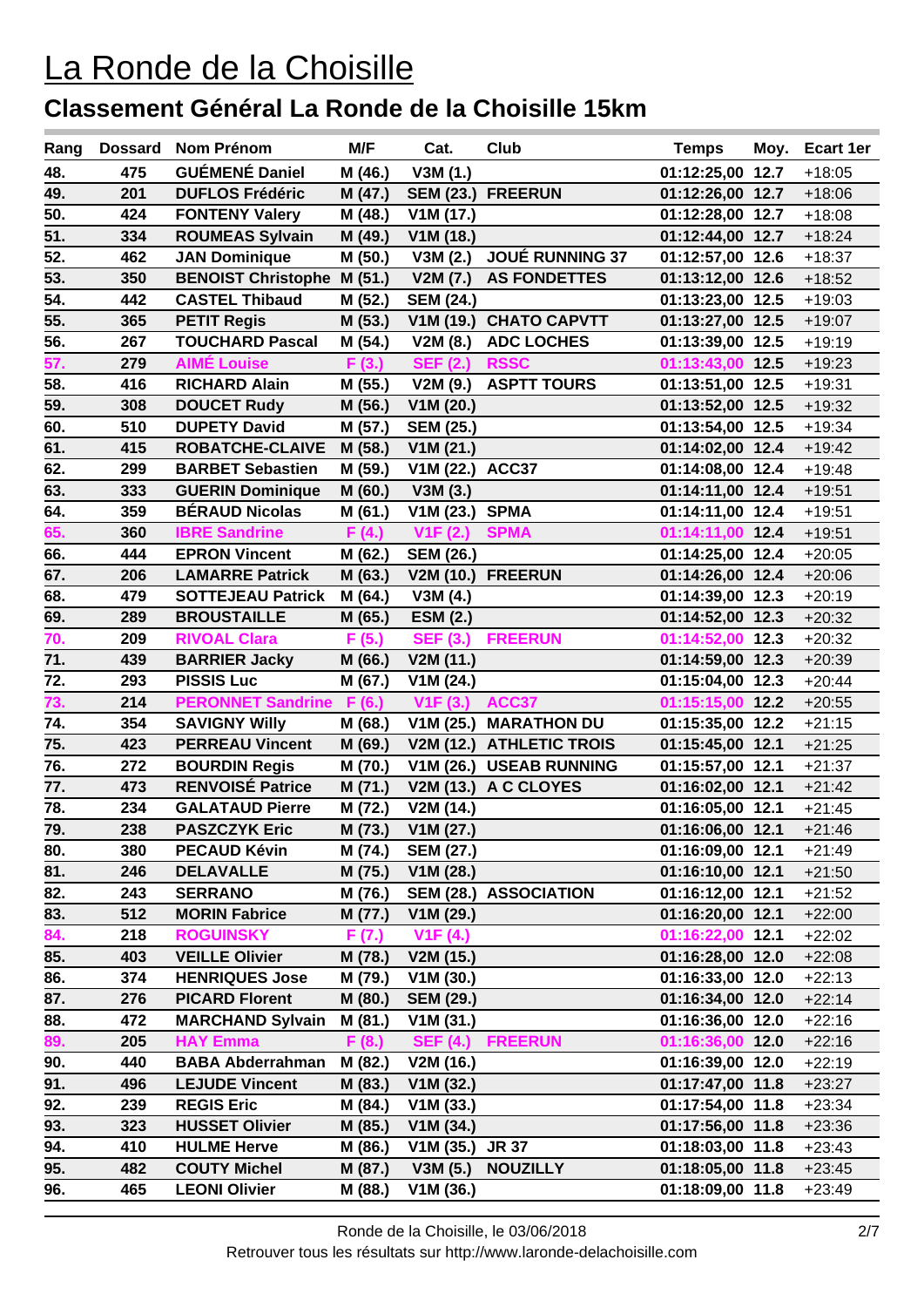| Rang |     | Dossard Nom Prénom                    | M/F      | Cat.                    | Club                                                 | <b>Temps</b>     | Moy. | Ecart 1er |
|------|-----|---------------------------------------|----------|-------------------------|------------------------------------------------------|------------------|------|-----------|
| 97.  | 502 | <b>HECQ Georges</b>                   | M (89.)  | V4M(1.)                 | <b>ASPTT TOURS</b>                                   | 01:18:24,00 11.7 |      | $+24:04$  |
| 98.  | 232 | <b>RENOIRE Loïc</b>                   | M (90.)  | <b>SEM (30.)</b>        | <b>ATHLETIC TROIS</b>                                | 01:18:25,00 11.7 |      | $+24:05$  |
| 99.  | 484 | <b>SERGENT Denis</b>                  | M (91.)  | V2M (17.)               | <b>USM MONTARGIS</b>                                 | 01:18:32,00 11.7 |      | $+24:12$  |
| 100. | 309 | <b>MONDOT Francesca</b>               | F(9.)    | V <sub>1</sub> F (5.)   |                                                      | 01:18:40,00 11.7 |      | $+24:20$  |
| 101. | 425 | <b>TOREAU Eric</b>                    | M (92.)  | <b>SEM (31.)</b>        |                                                      | 01:18:49,00 11.7 |      | $+24:29$  |
| 102. | 486 | <b>DIOUF Malick</b>                   | M (93.)  | V1M(37.)                |                                                      | 01:18:51,00 11.7 |      | $+24:31$  |
| 103. | 240 | <b>OUVRARD</b>                        | M (94.)  | V2M (18.)               |                                                      | 01:18:55,00 11.7 |      | $+24:35$  |
| 104. | 457 | <b>LABLANCHY Marc</b>                 | M (95.)  | V2M (19.)               |                                                      | 01:19:30,00 11.6 |      | $+25:10$  |
| 105. | 241 | <b>FÈVE Cédric</b>                    | M (96.)  | V1M(38.)                |                                                      | 01:19:33,00 11.6 |      | $+25:13$  |
| 106. | 381 | <b>COIPEAU Jérôme</b>                 | M (97.)  | V1M(39.)                |                                                      | 01:19:34,00 11.6 |      | $+25:14$  |
| 107. | 376 | <b>RAAD Jacques</b>                   | M (98.)  | <b>SEM (32.)</b>        |                                                      | 01:19:36,00 11.6 |      | $+25:16$  |
| 108. | 290 | <b>LAVENANT Boris</b>                 | M (99.)  | V1M(40.)                |                                                      | 01:19:39,00 11.6 |      | $+25:19$  |
| 109. | 229 | <b>BART Nicolas</b>                   | M (100.) | <b>SEM (33.)</b>        |                                                      | 01:19:52,00 11.5 |      | $+25:32$  |
| 110. | 283 | <b>VASSEUR David</b>                  | M (101.) |                         | <b>V1M (41.) SPMA ALS</b>                            | 01:19:57,00 11.5 |      | $+25:37$  |
| 111. | 407 | <b>ROUVIERE Mathieu</b>               | M (102.) | <b>SEM (34.)</b>        |                                                      | 01:20:06,00 11.5 |      | $+25:46$  |
| 112. | 373 | <b>ANDRIEUX Sylvain</b>               | M (103.) | <b>SEM (35.)</b>        |                                                      | 01:20:12,00 11.5 |      | $+25:52$  |
| 113. | 466 | <b>JAVET Michel</b>                   | M (104.) | V2M(20.)                | <b>TOURS'N AVENTURE</b>                              | 01:20:20,00 11.5 |      | $+26:00$  |
| 114. | 291 | <b>SASSIER Hervé</b>                  | M (105.) | V1M(42.)                |                                                      | 01:20:23,00 11.4 |      | $+26:03$  |
| 115. | 277 | <b>BRAY Jeremy</b>                    | M (106.) | <b>SEM (36.)</b>        |                                                      | 01:20:38,00 11.4 |      | $+26:18$  |
| 116. | 271 | <b>BASTIEN Cyril</b>                  | M (107.) | <b>SEM (37.)</b>        |                                                      | 01:21:07,00 11.3 |      | $+26:47$  |
| 117. | 344 | <b>JANVIER Arnaud</b>                 | M (108.) |                         | V1M (43.) GAZELEC                                    | 01:21:07,00 11.3 |      | $+26:47$  |
| 118. | 303 | <b>BOUGIS Anne-Laure</b>              | F (10.)  | <b>SEF (5.)</b>         | <b>AS FONDETTES</b>                                  | 01:21:15,00 11.3 |      | $+26:55$  |
| 119. | 227 | <b>FINS Thomas</b>                    | M (109.) | <b>SEM (38.)</b>        |                                                      | 01:21:15,00 11.3 |      | $+26:55$  |
| 120. | 458 | <b>BEZZAZ Anthony</b>                 | M (110.) | V2M(21.)                |                                                      | 01:21:22,00 11.3 |      | $+27:02$  |
| 121. | 470 | <b>ROSSIGNOL Nicolas M (111.)</b>     |          | V1M(44.)                |                                                      | 01:21:23,00 11.3 |      | $+27:03$  |
| 122. | 331 | <b>VALLÉE Céline</b>                  | F (11.)  | V1F(6.)                 | <b>CO CHATEAU DU</b>                                 | 01:21:25,00 11.3 |      | $+27:05$  |
| 123. | 213 | CHALUMEAU Pascal M (112.) V2M (22.)   |          |                         | <b>CO CHATEAU DU</b>                                 | 01:21:26,00 11.3 |      | $+27:06$  |
| 124. | 221 | <b>FRUCHARD Victor</b>                | M (113.) | <b>SEM (39.)</b>        |                                                      | 01:21:31,00 11.3 |      | $+27:11$  |
| 125. | 386 | <b>VANDEWEGHE</b>                     | M (114.) | V1M(45.)                |                                                      | 01:21:33,00 11.3 |      | $+27:13$  |
| 126. | 286 | <b>CASTEL</b>                         | M (115.) | V2M (23.)               | <b>JOGGINTOURS</b>                                   | 01:21:36,00 11.3 |      | $+27:16$  |
| 127. | 513 | RAGUENEAU Alban M (116.)              |          | <b>SEM (40.)</b>        |                                                      | 01:21:36,00 11.3 |      | $+27:16$  |
| 128. | 312 | <b>MARCEL Philippe</b>                |          | M (117.) V2M (24.)      |                                                      | 01:21:39,00 11.3 |      | $+27:19$  |
| 129. | 346 | COSSON Stéphane M (118.) V1M (46.) NA |          |                         |                                                      | 01:21:54,00 11.2 |      | $+27:34$  |
| 130. | 468 | COURJAULT Jérome M (119.) V1M (47.)   |          |                         |                                                      | 01:21:54,00 11.2 |      | $+27:34$  |
| 131. | 464 | <b>VAUCELLE Benoît</b>                |          | M (120.) V1M (48.)      |                                                      | 01:22:05,00 11.2 |      | $+27:45$  |
| 132. | 244 | <b>ARTIGA Denis</b>                   |          | M (121.) SEM (41.)      |                                                      | 01:22:08,00 11.2 |      | $+27:48$  |
| 133. | 349 | <b>BURLET-BERNARD</b>                 |          | M (122.) V1M (49.) RSSC |                                                      | 01:22:15,00 11.2 |      | $+27:55$  |
| 134. | 397 | <b>OLIVE Quentin</b>                  |          | M (123.) SEM (42.)      |                                                      | 01:22:15,00 11.2 |      | $+27:55$  |
| 135. | 406 | <b>LOZE Denis</b>                     | M (124.) | V1M(50.)                |                                                      | 01:22:17,00 11.2 |      | $+27:57$  |
| 136. | 507 | <b>BILLY Thierry</b>                  | M (125.) |                         | V1M (51.) LES ENDURCIS                               | 01:22:21,00 11.2 |      | $+28:01$  |
| 137. | 387 | <b>SENAY Marine</b>                   | F (12.)  | <b>SEF (6.)</b>         |                                                      | 01:22:23,00 11.2 |      | $+28:03$  |
| 138. | 210 | <b>SEGUIN Isabelle</b>                | F(13.)   | <b>V1F (7.)</b>         | <b>FREERUN</b>                                       | 01:22:41,00 11.1 |      | $+28:21$  |
| 139. | 223 | <b>LEGRAND Bernard</b>                |          |                         | M (126.) V3M (6.) CAP METTRAY                        | 01:22:43,00 11.1 |      | $+28:23$  |
| 140. | 452 | DAVIAUD Jean                          |          |                         | M (127.) V2M (25.) COUREUR NÉPALAIS 01:22:55,00 11.1 |                  |      | $+28:35$  |
| 141. | 497 | <b>GAVILAN Romain</b>                 |          | M (128.) SEM (43.)      |                                                      | 01:23:03,00 11.1 |      | $+28:43$  |
| 142. | 449 | <b>ROMIEUX David</b>                  | M (129.) | V1M(52.)                |                                                      | 01:23:04,00 11.1 |      | $+28:44$  |
| 143. | 384 | <b>PECH Fabrice</b>                   |          | M (130.) SEM (44.)      |                                                      | 01:23:07,00 11.1 |      | $+28:47$  |
| 144. | 343 | <b>CAMIZE François</b>                | M (131.) | V2M (26.)               |                                                      | 01:23:17,00 11.0 |      | $+28:57$  |
| 145. | 228 | <b>GIACOSA Michel</b>                 | M (132.) |                         | V3M (7.) CAP METTRAY                                 | 01:23:27,00 11.0 |      | $+29:07$  |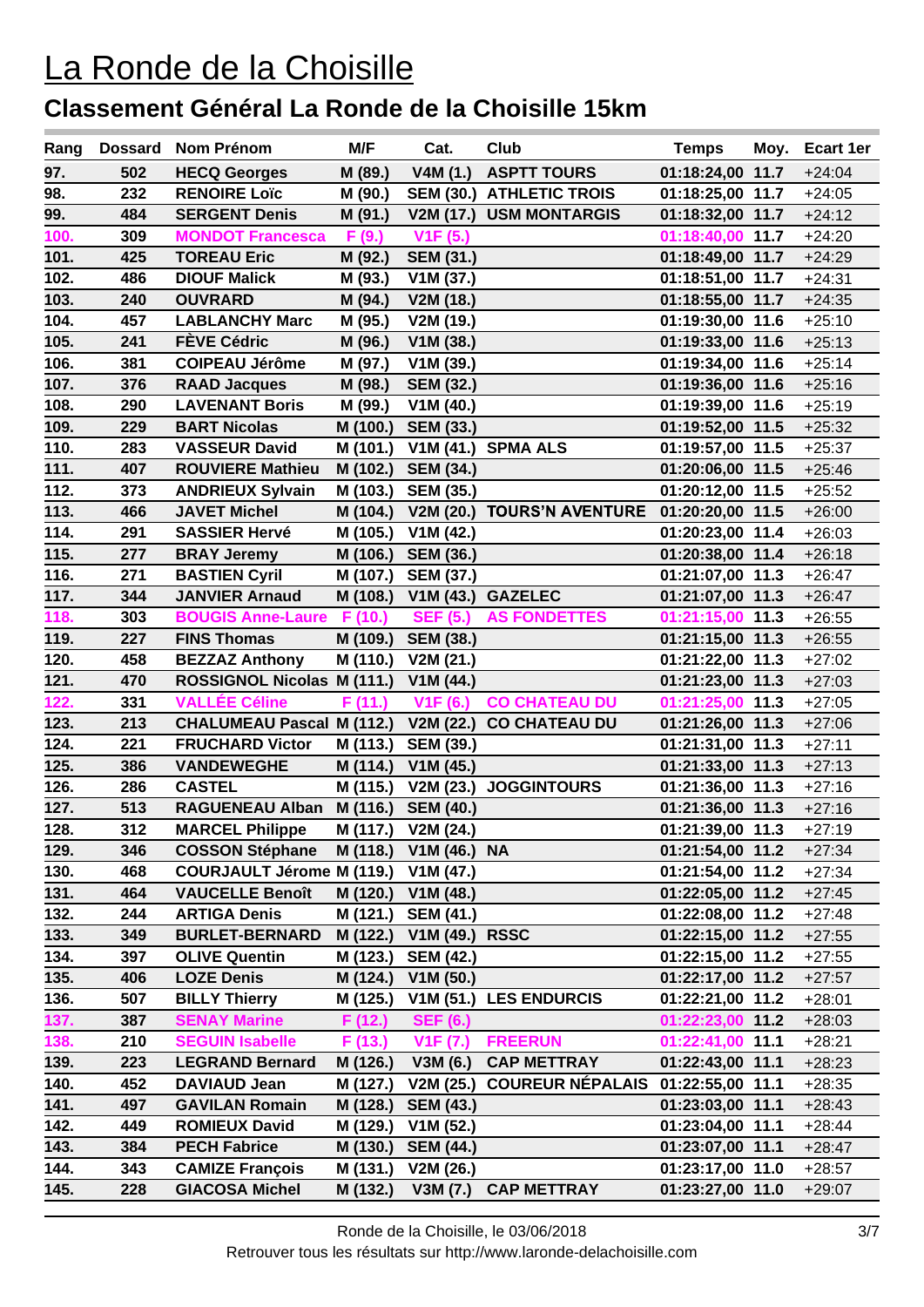| Rang |     | Dossard Nom Prénom                   | M/F      | Cat.                  | Club                         | <b>Temps</b>     | Moy. | Ecart 1er |
|------|-----|--------------------------------------|----------|-----------------------|------------------------------|------------------|------|-----------|
| 146. | 294 | <b>BOILEAU Régis</b>                 | M (133.) | V1M(53.)              |                              | 01:23:27,00 11.0 |      | $+29:07$  |
| 147. | 306 | <b>HERVAGAULT</b>                    | M (134.) | V2M(27.)              |                              | 01:23:31,00 11.0 |      | $+29:11$  |
| 148. | 313 | POIVERT Christophe M (135.)          |          | V2M (28.)             |                              | 01:23:37,00 11.0 |      | $+29:17$  |
| 149. | 288 | <b>PROT</b>                          | M (136.) | V1M (54.) ASCNAV      |                              | 01:23:37,00 11.0 |      | $+29:17$  |
| 150. | 235 | <b>RABINIAUX Felix</b>               | M (137.) | V1M(55.)              |                              | 01:23:40,00 11.0 |      | $+29:20$  |
| 151. | 322 | <b>PRÉVOST Renald</b>                | M (138.) | V1M(56.)              |                              | 01:23:45,00 11.0 |      | $+29:25$  |
| 152. | 321 | <b>LORILLARD</b>                     | F (14.)  | V <sub>1</sub> F (8.) |                              | 01:23:45,00 11.0 |      | $+29:25$  |
| 153. | 284 | <b>LORIOT Thierry</b>                | M (139.) | V2M(29.)              | <b>RSSC TRIATHLON</b>        | 01:23:45,00 11.0 |      | $+29:25$  |
| 154. | 471 | <b>FAGGION Laurent</b>               | M (140.) | V1M(57.)              |                              | 01:23:54,00 11.0 |      | $+29:34$  |
| 155. | 480 | <b>DUCLOS Aurelie</b>                | F (15.)  | <b>SEF (7.)</b>       | <b>CAP TRAIL LUYNES</b>      | 01:23:59,00 11.0 |      | $+29:39$  |
| 156. | 481 | <b>DUCLOS Nicolas</b>                | M (141.) | V1M(58.)              | <b>CAP TRAIL LUYNES</b>      | 01:24:01,00 10.9 |      | $+29:41$  |
| 157. | 431 | <b>LEBON Nicolas</b>                 |          | M (142.) SEM (45.)    |                              | 01:24:07,00 10.9 |      | $+29:47$  |
| 158. | 443 | <b>CASTEL Solene</b>                 | F (16.)  | <b>SEF (8.)</b>       |                              | 01:24:10,00 10.9 |      | $+29:50$  |
| 159. | 337 | <b>MERLAUD Philippe</b>              | M (143.) | V1M(59.)              |                              | 01:24:13,00 10.9 |      | $+29:53$  |
| 160. | 225 | <b>GESNOT Arnaud</b>                 | M (144.) |                       | V1M (60.) AS FONDETTES       | 01:24:25,00 10.9 |      | $+30:05$  |
| 161. | 494 | <b>RIVEREAU Mederic</b>              | M (145.) | <b>SEM (46.)</b>      |                              | 01:24:32,00 10.9 |      | $+30:12$  |
| 162. | 215 | <b>LE REUN Patrick</b>               | M (146.) | V1M(61.)              |                              | 01:24:57,00 10.8 |      | $+30:37$  |
| 163. | 351 | <b>ROCHETEAU</b>                     | M (147.) |                       | V2M (30.) JOGGIN'TOURS       | 01:25:01,00 10.8 |      | $+30:41$  |
| 164. | 292 | <b>SAUGER Carine</b>                 | F(17.)   | <b>SEF (9.)</b>       |                              | 01:25:04,00 10.8 |      | $+30:44$  |
| 165. | 270 | <b>JEGU Nicolas</b>                  | M (148.) | <b>SEM (47.)</b>      |                              | 01:25:10,00 10.8 |      | $+30:50$  |
| 166. | 252 | <b>LEBOURG David</b>                 | M (149.) | V1M(62.)              |                              | 01:25:12,00 10.8 |      | $+30:52$  |
| 167. | 274 | <b>LEROY Vincent</b>                 | M (150.) | V1M(63.)              |                              | 01:25:29,00 10.8 |      | $+31:09$  |
| 168. | 224 | <b>LEVERT Dominique</b>              | F (18.)  | V <sub>1</sub> F (9.) |                              | 01:25:35,00 10.7 |      | $+31:15$  |
| 169. | 248 | <b>DAVEREDE</b>                      | M (151.) |                       | V1M (64.) CAP TRAIL LUYNES   | 01:25:50,00 10.7 |      | $+31:30$  |
| 170. | 483 | <b>BERTHELOT Laurent M (152.)</b>    |          | V2M (31.)             |                              | 01:25:56,00 10.7 |      | $+31:36$  |
| 171. | 264 | <b>AVIRON Laetitia</b>               | F (19.)  | <b>SEF (10.)</b>      |                              | 01:25:57,00 10.7 |      | $+31:37$  |
| 172. | 508 | <b>BOTTREAU Loïck</b>                | M (153.) |                       | V1M (65.) LES ENDURCIS       | 01:25:59,00 10.7 |      | $+31:39$  |
| 173. | 251 | <b>BOULÉ Rodolphe</b>                | M (154.) | V1M(66.)              |                              | 01:26:03,00 10.7 |      | $+31:43$  |
| 174. | 492 | <b>ALBERQUE REYES</b>                | F (20.)  | V1F (10.)             |                              | 01:26:21,00 10.7 |      | $+32:01$  |
| 175. | 363 | <b>GAULT Bruno</b>                   | M (155.) | V2M(32.)              |                              | 01:26:26,00 10.6 |      | $+32:06$  |
| 176. | 320 | <b>DEBRE Philippe</b>                | M (156.) | V2M (33.)             |                              | 01:26:28,00 10.6 |      | $+32:08$  |
| 177. | 287 | BISSIERES Thomas M (157.) SEM (48.)  |          |                       |                              | 01:26:29,00 10.6 |      | $+32:09$  |
| 178. | 487 | <b>LEZE Loic</b>                     |          |                       | M (158.) V1M (67.) SKFVTTCAP | 01:26:30,00 10.6 |      | $+32:10$  |
| 179. | 434 | <b>REDON Bruno</b>                   |          | M (159.) V2M (34.)    |                              | 01:26:31,00 10.6 |      | $+32:11$  |
| 180. | 327 | FOURNIER Christian M (160.) V3M (8.) |          |                       |                              | 01:26:36,00 10.6 |      | $+32:16$  |
| 181. | 275 | <b>THERY-MERLAND</b>                 | M (161.) | <b>SEM (49.)</b>      |                              | 01:26:40,00 10.6 |      | $+32:20$  |
| 182. | 370 | <b>CAILLARD Sarah</b>                | F(21.)   | <b>SEF (11.)</b>      |                              | 01:26:41,00 10.6 |      | $+32:21$  |
| 183. | 249 | <b>LESAGE Mathieu</b>                |          | M (162.) V1M (68.)    |                              | 01:26:44,00 10.6 |      | $+32:24$  |
| 184. | 411 | <b>DELALANDE Nicoals M (163.)</b>    |          | <b>SEM (50.)</b>      |                              | 01:26:47,00 10.6 |      | $+32:27$  |
| 185. | 438 | <b>VIOUX Cyrille</b>                 |          | M (164.) V1M (69.)    |                              | 01:26:58,00 10.6 |      | $+32:38$  |
| 186. | 265 | PARLANGE Jérôme M (165.) V1M (70.)   |          |                       |                              | 01:27:05,00 10.6 |      | $+32:45$  |
| 187. | 281 | <b>SANTINI Olivier</b>               |          | M (166.) V2M (35.)    |                              | 01:27:11,00 10.5 |      | $+32:51$  |
| 188. | 297 | MASVIGNER Thibaut M (167.) V1M (71.) |          |                       |                              | 01:27:15,00 10.5 |      | $+32:55$  |
| 189. | 451 | GARDON Christophe M (168.) V1M (72.) |          |                       |                              | 01:27:16,00 10.5 |      | $+32:56$  |
| 190. | 491 | <b>JUBLIN Thierry</b>                | M (169.) | V2M (36.)             |                              | 01:27:20,00 10.5 |      | $+33:00$  |
| 191. | 341 | <b>ROUMEAS Elodie</b>                | F(22.)   | SEF (12.) USEAB       |                              | 01:27:39,00 10.5 |      | $+33:19$  |
| 192. | 412 | <b>ANET Emilien</b>                  | M (170.) | <b>SEM (51.)</b>      |                              | 01:27:51,00 10.5 |      | $+33:31$  |
| 193. | 500 | <b>PINEAU Pierre</b>                 | M (171.) | V3M(9.)               |                              | 01:28:00,00 10.5 |      | $+33:40$  |
| 194. | 501 | <b>PEZIERE Pierre</b>                | M (172.) | V4M(2.)               |                              | 01:28:00,00 10.5 |      | $+33:40$  |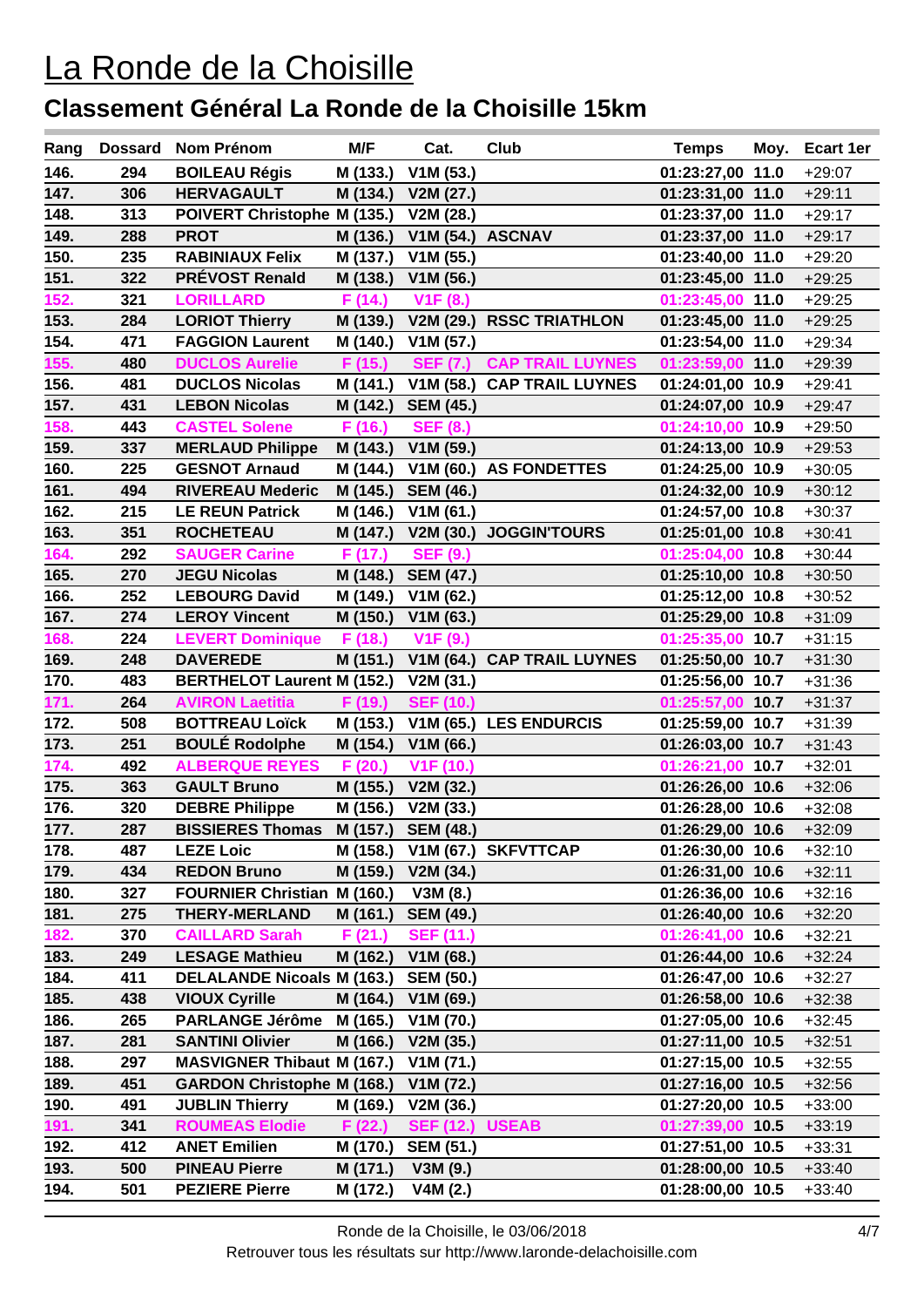| Rang         |            | Dossard Nom Prénom                                 | M/F                | Cat.                                | Club                                         | <b>Temps</b>                         | Moy. | Ecart 1er            |
|--------------|------------|----------------------------------------------------|--------------------|-------------------------------------|----------------------------------------------|--------------------------------------|------|----------------------|
| 195.         | 498        | <b>CLEMENT Jean</b>                                | M (173.)           | V3M (10.)                           | <b>ASL MICHELIN</b>                          | 01:28:00,00 10.5                     |      | $+33:40$             |
| 196.         | 226        | <b>GESNOT Regina</b>                               | F(23.)             | V <sub>1</sub> F (11.)              | <b>AS FONDETTES</b>                          | 01:28:28,00 10.4                     |      | $+34:08$             |
| 197.         | 421        | <b>DEPARIS</b>                                     | M (174.)           | V2M (37.)                           |                                              | 01:28:28,00 10.4                     |      | $+34:08$             |
| 198.         | 506        | <b>PORTHAULT Denis</b>                             | M (175.)           | V2M (38.)                           | <b>JOGGING TOURS</b>                         | 01:28:34,00 10.4                     |      | $+34:14$             |
| 199.         | 324        | <b>CASTOLDI Fabien</b>                             | M (176.)           | V1M (73.)                           |                                              | 01:28:34,00 10.4                     |      | $+34:14$             |
| 200.         | 302        | <b>REAU Guillaume</b>                              | M (177.)           | <b>SEM (52.)</b>                    |                                              | 01:28:38,00 10.4                     |      | $+34:18$             |
| 201.         | 260        | <b>CHAUVIN Daniel</b>                              | M (178.)           |                                     | V2M (39.) AVENIR ATHLETISME 01:28:42,00 10.4 |                                      |      | $+34:22$             |
| 202.         | 515        | <b>DEMOIS</b>                                      | (1.)               | (1.)                                |                                              | 01:28:50,00 10.4                     |      | $+34:30$             |
| 203.         | 446        | <b>RAIMBAULT Noémie F (24.)</b>                    |                    | <b>SEF (13.)</b>                    |                                              | 01:28:50,00 10.4                     |      | $+34:30$             |
| 204.         | 477        | <b>LECOMTE Dany</b>                                | M (179.)           | V2M(40.)                            | <b>JOUÉ RUNNING 37</b>                       | 01:29:07,00 10.3                     |      | $+34:47$             |
| 205.         | 490        | <b>BISARAH Philippe</b>                            | M (180.)           | <b>SEM (53.)</b>                    |                                              | 01:29:26,00 10.3                     |      | $+35:06$             |
| 206.         | 402        | <b>CANARD Alexandre</b>                            | M (181.)           | <b>SEM (54.)</b>                    |                                              | 01:29:27,00 10.3                     |      | $+35:07$             |
| 207.         | 485        | <b>BOULEMLOUJ</b>                                  | M (182.)           | V1M (74.)                           |                                              | 01:29:27,00 10.3                     |      | $+35:07$             |
| 208.         | 430        | <b>NOSIBOR Steven</b>                              | M (183.)           | <b>SEM (55.)</b>                    |                                              | 01:29:27,00 10.3                     |      | $+35:07$             |
| 209.         | 301        | <b>DINOT Laurent</b>                               | M (184.)           |                                     | V1M (75.) ASPTT TOURS                        | 01:29:33,00 10.3                     |      | $+35:13$             |
| 210.         | 375        | <b>CECCONE Julie</b>                               | F (25.)            | <b>SEF (14.)</b>                    |                                              | 01:29:42,00 10.3                     |      | $+35:22$             |
| 211.         | 217        | <b>COMPTE Martine</b>                              | F(26.)             | V2F(1.)                             |                                              | 01:29:46,00 10.2                     |      | $+35:26$             |
| 212.         | 390        | <b>AVRIL Amandine</b>                              | F(27.)             | <b>SEF (15.)</b>                    |                                              | 01:29:46,00 10.2                     |      | $+35:26$             |
| 213.         | 353        | <b>HARDION Jérémy</b>                              | M (185.)           | <b>SEM (56.)</b>                    |                                              | 01:29:56,00 10.2                     |      | $+35:36$             |
| 214.         | 347        | <b>BRIANT Cyril</b>                                | M (186.)           | <b>SEM (57.)</b>                    |                                              | 01:29:56,00 10.2                     |      | $+35:36$             |
| 215.         | 450        | <b>GOUJON Laurent</b>                              | M (187.)           | V2M(41.)                            | <b>USRENAUDINE</b>                           | 01:29:57,00 10.2                     |      | $+35:37$             |
| 216.         | 422        | <b>RABIN Frédéric</b>                              | M (188.)           | V1M (76.)                           |                                              | 01:30:23,00 10.2                     |      | $+36:03$             |
| 217.         | 247        | <b>FERRE Pascal</b>                                | M (189.)           |                                     | V3M (11.) AS FONDETTES                       | 01:30:24,00 10.2                     |      | $+36:04$             |
| 218.         | 382        | ROQUAIN Jérôme                                     | M (190.)           | V1M (77.)                           |                                              | 01:30:27,00 10.2                     |      | $+36:07$             |
| 219.         | 233        | <b>LABARONNE</b>                                   | M (191.)           | <b>SEM (58.)</b>                    |                                              | 01:30:29,00 10.2                     |      | $+36:09$             |
| 220.         | 389        | <b>DESHAIES Amaury</b>                             |                    | M (192.) SEM (59.)                  |                                              | 01:30:50,00 10.1                     |      | $+36:30$             |
| 221.         | 432        | <b>CARLI-BASSET</b>                                |                    | M (193.) V2M (42.)                  |                                              | 01:30:52,00 10.1                     |      | $+36:32$             |
| 222.         | 493        | <b>BERGERON Frederic M (194.)</b>                  |                    | <b>SEM (60.)</b>                    |                                              | 01:30:59,00 10.1                     |      | $+36:39$             |
| 223.         | 377        | <b>MOREAU Jean-Luc</b>                             | M (195.)           | V2M(43.)                            |                                              | 01:31:04,00 10.1                     |      | $+36:44$             |
| 224.<br>225. | 509        | <b>LEGENDRE Ghislain M (196.)</b>                  |                    | V2M (44.)                           |                                              | 01:31:07,00 10.1                     |      | $+36:47$             |
|              | 447        | <b>VENOT Martrine</b>                              | F (28.)            | V3F(1.)                             | <b>SASTRI37</b>                              | 01:31:11,00 10.1                     |      | $+36:51$             |
| 226.         | 448        | <b>ALPHONSE Franck</b>                             | M (197.)           | V1M (78.)                           |                                              | 01:31:12,00 10.1                     |      | +36:52               |
| 227.         | 362        | <b>BLOUMENTZWEIG</b>                               |                    | M (198.) V1M (79.)                  |                                              | 01:32:04,00 10.0                     |      | $+37:44$             |
| 228.<br>229. | 342<br>256 | <b>ROULLIER Fabrice</b><br><b>DESVIGNES Yvette</b> | M (199.)           | V3M (12.)<br>V <sub>1</sub> F (12.) |                                              | 01:32:08,00 10.0<br>01:32:17,00 10.0 |      | $+37:48$<br>$+37:57$ |
| 230.         | 435        | <b>LAGARDE Frédéric</b>                            | F(29.)<br>M (200.) | V1M (80.)                           |                                              | 01:32:20,00 10.0                     |      |                      |
| 231.         | 372        | VAUCELLE Philippe M (201.) V2M (45.) USSP          |                    |                                     |                                              | 01:32:32,00 9.9                      |      | $+38:00$<br>$+38:12$ |
| 232.         | 396        | <b>COUSINOT Romuald M (202.)</b>                   |                    |                                     | SEM (61.) JOGG'IN TOURS                      | 01:32:53,00 9.9                      |      |                      |
| 233.         | 364        | <b>ROUX Olivier</b>                                | M (203.)           | V1M(81.)                            | <b>JOGG IN TOURS</b>                         | 01:32:55,00 9.9                      |      | $+38:33$<br>$+38:35$ |
| 234.         | 268        | <b>BRUGNIEAUX Elodie F (30.)</b>                   |                    | <b>SEF (16.)</b>                    |                                              | 01:33:07,00 9.9                      |      | $+38:47$             |
| 235.         | 326        | <b>GAUDELAS Alain</b>                              | M (204.)           | <b>V2M (46.) TCC</b>                |                                              | 01:33:14,00 9.9                      |      | $+38:54$             |
| 236.         | 216        | <b>SOUDEE Estelle</b>                              | F(31.)             | V2F(2.)                             |                                              | 01:33:28,00 9.8                      |      | $+39:08$             |
| 237.         | 329        | <b>MARIE-ADOLPHE</b>                               | M (205.)           | <b>SEM (62.)</b>                    |                                              | 01:33:39,00 9.8                      |      | $+39:19$             |
| 238.         | 356        | <b>STEBLESKI</b>                                   | M (206.)           | V1M(82.)                            |                                              | 01:33:50,00 9.8                      |      | $+39:30$             |
| 239.         | 417        | <b>PERROUX Mathieu</b>                             | M (207.)           | <b>SEM (63.)</b>                    |                                              | 01:34:06,00 9.8                      |      | $+39:46$             |
| 240.         | 488        | <b>JEANNERET</b>                                   | F(32.)             | V1F(13.)                            |                                              | 01:34:11,00 9.8                      |      | $+39:51$             |
| 241.         | 427        | <b>LUBINEAU Laurent</b>                            | M (208.)           | V1M(83.)                            |                                              | 01:34:16,00 9.8                      |      | $+39:56$             |
| 242.         | 285        | <b>CHARRIAT Marc</b>                               | M (209.)           | V3M (13.)                           |                                              | 01:34:21,00 9.7                      |      | $+40:01$             |
| 243.         | 393        | <b>RIGAULT Jacques</b>                             | M (210.)           | V3M(14.)                            |                                              | 01:35:04,00 9.7                      |      | $+40:44$             |
|              |            |                                                    |                    |                                     |                                              |                                      |      |                      |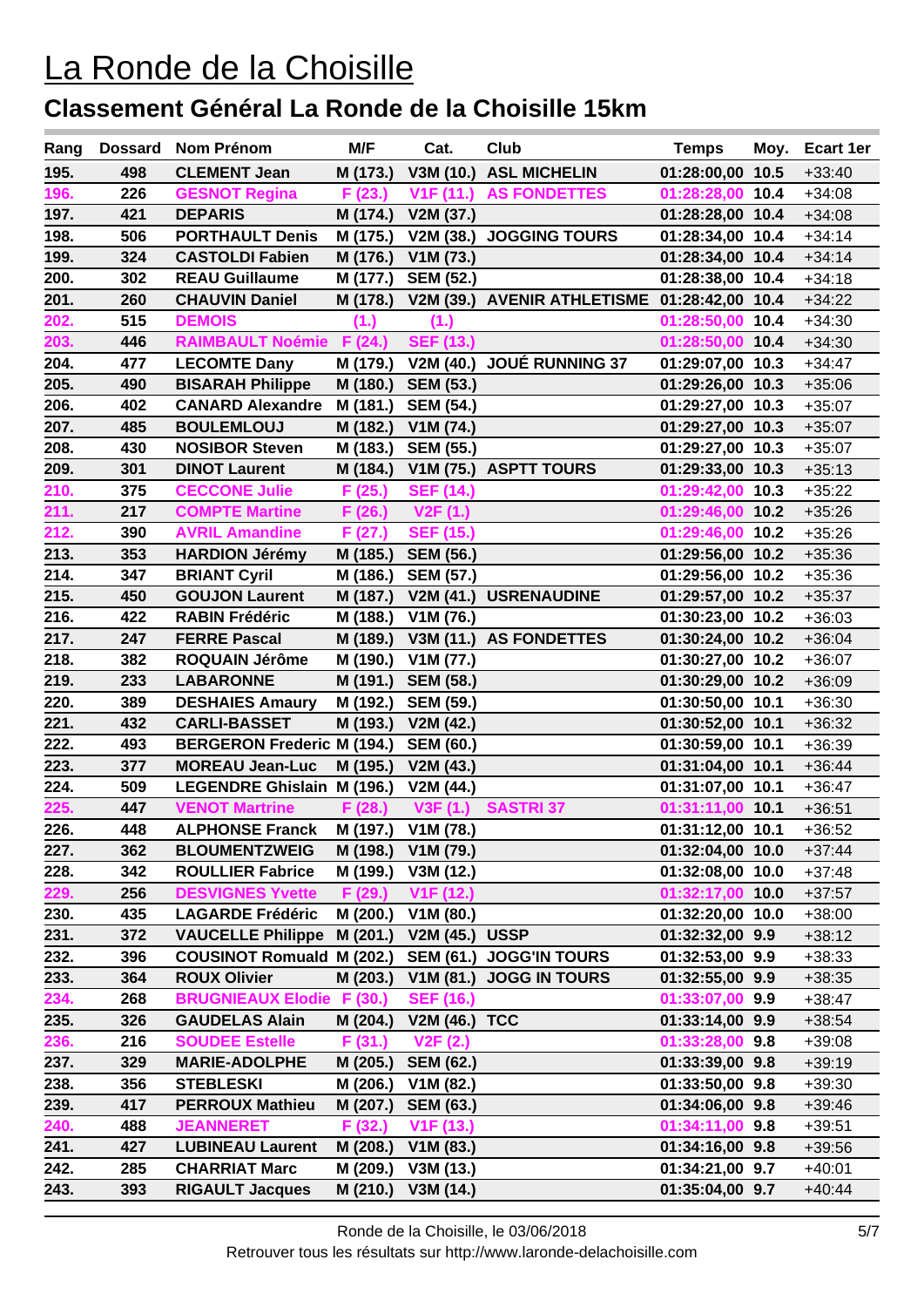| Rang         |            | Dossard Nom Prénom                          | M/F                  | Cat.                   | Club                    | <b>Temps</b>                         | Moy. | Ecart 1er            |
|--------------|------------|---------------------------------------------|----------------------|------------------------|-------------------------|--------------------------------------|------|----------------------|
| 244.         | 230        | FLEURICHAMP Eric M (211.)                   |                      | V1M (84.)              |                         | 01:35:14,00 9.7                      |      | $+40:54$             |
| 245.         | 220        | <b>LE BERRE Gregory</b>                     | M (212.)             | <b>SEM (64.)</b>       |                         | 01:35:17,00 9.6                      |      | $+40:57$             |
| 246.         | 254        | <b>PARLANGE Claire</b>                      | F(33.)               | V <sub>1</sub> F (14.) |                         | 01:35:19,00 9.6                      |      | $+40:59$             |
| 247.         | 315        | <b>RATOUIT Nicole</b>                       | F(34.)               | V3F(2.)                | <b>JOUÉ RUNNING 37</b>  | 01:35:38,00 9.6                      |      | $+41:18$             |
| 248.         | 392        | <b>ANTUNES</b>                              | M (213.)             | <b>SEM (65.)</b>       |                         | 01:35:41,00 9.6                      |      | $+41:21$             |
| 249.         | 348        | <b>DURANT Graziella</b>                     | F (35.)              | <b>SEF (17.)</b>       |                         | 01:35:41,00 9.6                      |      | $+41:21$             |
| 250.         | 394        | <b>FRAUD Clement</b>                        | M (214.)             | <b>SEM (66.)</b>       |                         | 01:35:42,00 9.6                      |      | $+41:22$             |
| 251.         | 307        | <b>LEBEAUPIN Frédéric M (215.)</b>          |                      | V1M(85.)               |                         | 01:36:10,00 9.6                      |      | $+41:50$             |
| 252.         | 357        | <b>STEBLESKI Sabine</b>                     | F(36.)               | V <sub>1</sub> F (15.) |                         | 01:36:19,00 9.5                      |      | $+41:59$             |
| 253.         | 261        | <b>CORMIER Maxime</b>                       | M (216.)             | <b>JUM (1.)</b>        |                         | 01:36:24,00 9.5                      |      | $+42:04$             |
| 254.         | 258        | <b>CORMIER Graziella</b>                    | F (37.)              | <b>SEF (18.)</b>       |                         | 01:36:25,00 9.5                      |      | $+42:05$             |
| 255.         | 426        | COLLARD Sebastien M (217.) V1M (86.)        |                      |                        |                         | 01:36:31,00 9.5                      |      | $+42:11$             |
| 256.         | 352        | <b>DELGADO Sandrine</b>                     | F (38.)              | <b>SEF (19.)</b>       |                         | 01:36:36,00 9.5                      |      | $+42:16$             |
| 257.         | 339        | <b>BESNIER Andre</b>                        | M (218.)             | V2M (47.)              |                         | 01:36:36,00 9.5                      |      | $+42:16$             |
| 258.         | 401        | <b>BAILLEUL Xavier</b>                      | M (219.)             | <b>SEM (67.)</b>       |                         | 01:37:32,00 9.4                      |      | $+43:12$             |
| 259.         | 436        | <b>ILAN Sully</b>                           | M (220.)             | V1M (87.)              |                         | 01:38:21,00 9.3                      |      | $+44:01$             |
| 260.         | 399        | <b>DANH Thi-Thanh</b>                       | F (39.)              | V2F(3.)                |                         | 01:39:18,00 9.3                      |      | $+44:58$             |
| 261.         | 269        | <b>DESSAY Karine</b>                        | F (40.)              | V <sub>1</sub> F (16.) |                         | 01:39:30,00 9.2                      |      | $+45:10$             |
| 262.         | 478        | <b>DURAND Annaig</b>                        | F (41.)              | V <sub>1</sub> F (17.) |                         | 01:39:38,00 9.2                      |      | $+45:18$             |
| 263.         | 208        | <b>NAEL Sarah</b>                           | F (42.)              | <b>SEF (20.)</b>       | <b>FREERUN</b>          | 01:39:41,00 9.2                      |      | $+45:21$             |
| 264.         | 211        | <b>VEYNACHTER Anais</b>                     | F(43.)               | <b>SEF (21.)</b>       | <b>FREERUN</b>          | 01:39:41,00 9.2                      |      | $+45:21$             |
| 265.         | 204        | <b>GRIVEAU Stéphanie</b>                    | F (44.)              | <b>SEF (22.)</b>       | <b>FREERUN</b>          | 01:39:42,00 9.2                      |      | $+45:22$             |
| 266.         | 282        | LE MOIGNE Severine F (45.)                  |                      | V <sub>1</sub> F (18.) | <b>US LUCÉENNE</b>      | 01:39:43,00 9.2                      |      | $+45:23$             |
| 267.         | 379        | <b>JOCHAULT AUGER</b>                       | F (46.)              | <b>SEF (23.)</b>       |                         | 01:39:54,00 9.2                      |      | $+45:34$             |
| 268.         | 361        | <b>CHEVREAU</b>                             | M (221.)             | V1M (88.)              |                         | 01:39:54,00 9.2                      |      | $+45:34$             |
| 269.         | 316        | <b>VENCES Philippe</b>                      | M (222.)             | V1M (89.)              |                         | 01:40:07,00 9.2                      |      | $+45:47$             |
| 270.         | 317        | <b>D'ALMEIDA Rachel</b>                     | F (47.)              | V <sub>1</sub> F (19.) |                         | 01:40:10,00 9.2                      |      | $+45:50$             |
| 271.         | 385        | <b>DAGET Marion</b>                         | F (48.)              | <b>SEF (24.)</b>       | <b>LOCHES 37</b>        | 01:40:15,00 9.2                      |      | $+45:55$             |
| 272.<br>273. | 278        | <b>COSTE Grégory</b>                        | M (223.)             | V1M (90.)              |                         | 01:40:24,00 9.2                      |      | $+46:04$             |
| 274.         | 388<br>253 | <b>REUMAUX Damien</b><br><b>KROL Didier</b> | M (224.)<br>M (225.) | V2M (48.)              | V1M (91.) JOGG IN TOURS | 01:41:06,00 9.1<br>01:41:12,00 9.1   |      | $+46:46$<br>$+46:52$ |
| 275.         | 325        | BESNARD Delphine F (49.) V1F (20.)          |                      |                        |                         |                                      |      | $+47:00$             |
| 276.         | 236        | <b>PESCHER Carole</b>                       | F(50.)               | V2F(4.)                |                         | $01:41:20,00$ 9.1<br>01:41:31,00 9.1 |      | $+47:11$             |
| 277.         | 280        | <b>TOUSSAINT Georges M (226.)</b>           |                      | V1M(92.)               |                         | 01:42:27,00 9.0                      |      | $+48:07$             |
| 278.         | 296        | <b>D'ALTEROCHE</b>                          | F(51.)               | V <sub>2</sub> F (5.)  |                         | 01:42:39,00 9.0                      |      | $+48:19$             |
| 279.         | 295        | <b>KROL Joelle</b>                          | F (52.)              | V <sub>2</sub> F (6.)  |                         | 01:42:39,00 9.0                      |      | $+48:19$             |
| 280.         | 429        | <b>MILLIET Malika</b>                       | F (53.)              | <b>V1F (21.) USEAB</b> |                         | 01:42:54,00 8.9                      |      | $+48:34$             |
| 281.         | 366        | <b>MENON Frantz</b>                         | M (227.)             | V2M (49.)              |                         | 01:43:02,00 8.9                      |      | $+48:42$             |
| 282.         | 391        | <b>MAZEAS Nadège</b>                        | F (54.)              | V1F (22.)              |                         | 01:43:11,00 8.9                      |      | $+48:51$             |
| 283.         | 319        | <b>MIRANVILLE</b>                           | F (55.)              | V <sub>1</sub> F (23.) |                         | 01:43:29,00 8.9                      |      | $+49:09$             |
| 284.         | 219        | <b>MUNCH Nicolas</b>                        | M (228.)             | V1M(93.)               |                         | 01:44:03,00 8.8                      |      | $+49:43$             |
| 285.         | 453        | <b>PERDREAU Laurent</b>                     | M (229.)             | V2M (50.)              | <b>COUREUR NÉPALAIS</b> | 01:44:12,00 8.8                      |      | $+49:52$             |
| 286.         | 454        | <b>MATHEY Dominique</b>                     | F (56.)              | V <sub>2</sub> F (7.)  |                         | $01:44:20,00$ 8.8                    |      | $+50:00$             |
| 287.         | 259        | <b>CHEYROUX Pierre</b>                      | M (230.)             | <b>SEM (68.)</b>       |                         | 01:44:33,00 8.8                      |      | $+50:13$             |
| 288.         | 231        | <b>BRUNO Severine</b>                       | F (57.)              | V <sub>1</sub> F (24.) |                         | 01:44:34,00 8.8                      |      | $+50:14$             |
| 289.         | 456        | <b>BONGRO Justin</b>                        | M (231.)             | V1M(94.)               |                         | 01:44:34,00 8.8                      |      | $+50:14$             |
| 290.         | 318        | <b>AMORIM Solange</b>                       | F (58.)              | V <sub>1</sub> F (25.) |                         | 01:44:34,00 8.8                      |      | $+50:14$             |
| 291.         | 330        | <b>PAJOT Aurélien</b>                       | M (232.)             | <b>SEM (69.)</b>       |                         | 01:45:17,00 8.7                      |      | $+50:57$             |
| 292.         | 332        | <b>PAJOT Philippe</b>                       | M (233.)             | V3M (15.)              |                         | 01:45:18,00 8.7                      |      | $+50:58$             |
|              |            |                                             |                      |                        |                         |                                      |      |                      |